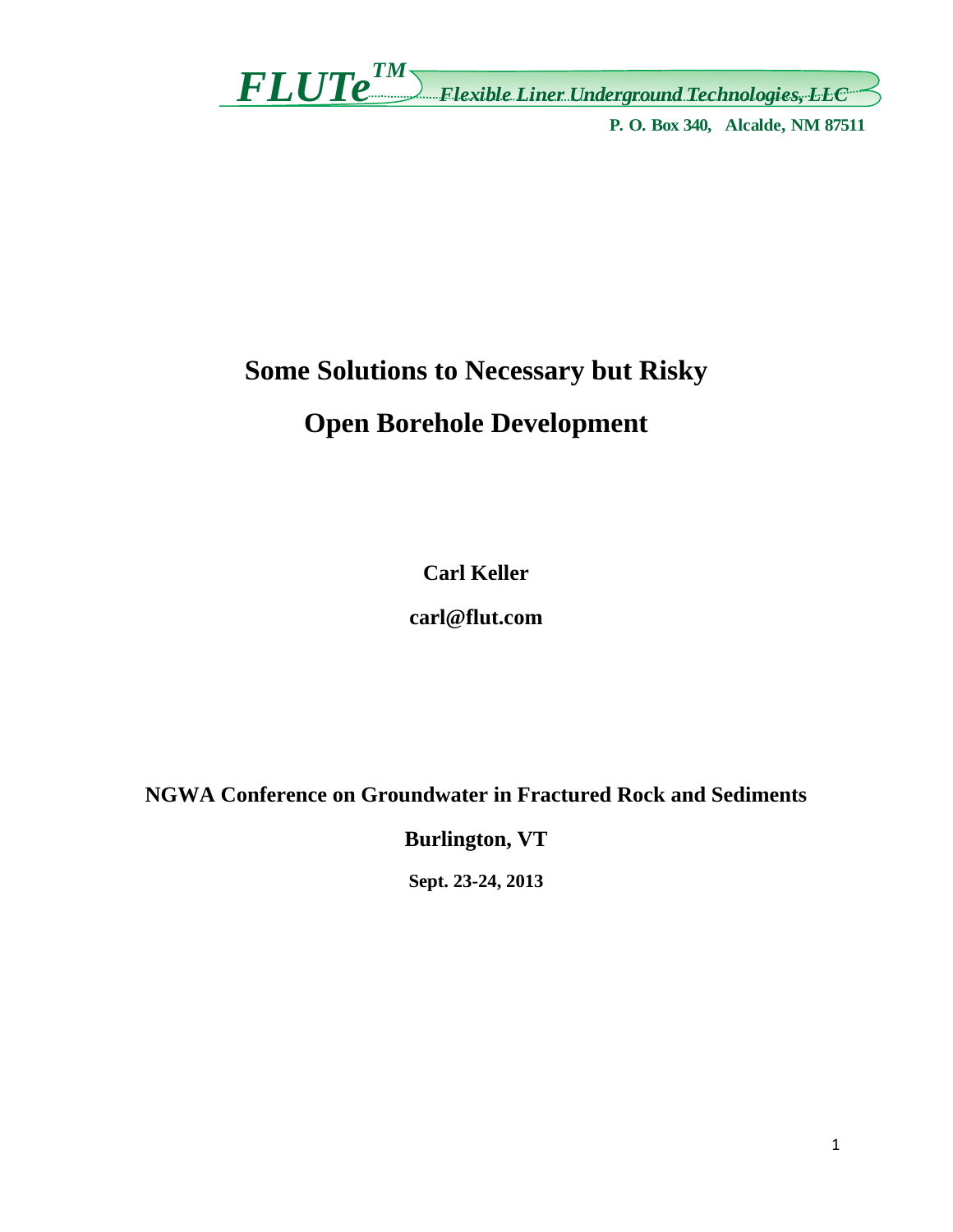### **Some Solutions to Necessary but Risky Open Borehole Development**

Author: Carl Keller, FLUTe, carl@flut.com

#### **Abstract**

Boreholes in fractured rock are often drilled with two objectives, water supply or contamination assessment and remediation. Both uses benefit from development of the well (i.e., the removal of mud and cuttings from the permeable features). Well development of a cased hole with a screen and filter pack is relatively easy. Development of an open uncased hole in fractured rock can be more problematic. In an open hole, the usual development methods might collapse the hole, trap tools in the hole, or lead to other costly consequences such as slough bridging, or backfilling the borehole. However if the transmissivity distribution is an important parameter to the situation, and it usually is, the transmissivity of the formation cannot be measured with the fractures plugged with drill cuttings. Casing the hole is not an option if access to the entire formation is needed. This paper describes some of the relative merits of several development techniques in open holes. Some measurements are provided showing the insufficient well development in a few open holes. The practical limitations of some common methods are calculated. The production of large amounts of contaminated water can be costly. A new technique using a flexible liner is added to the list of development methods. Transmissivity changes during the development process should be measured to help determine when the development procedure is sufficient to the purpose of the borehole. Several such measurement methods are described. Examples are provided of the results of development in sandstone and limestone formations using flexible liners.

#### **Background**

Many FLUTe flexible liner methods are used in open stable boreholes in fractured rock. One method is the transmissivity profiling technique. This technique uses an everting borehole liner to map the transmissivity

distribution in a borehole. However, in the situation where a borehole in dolomite was measured twice (Fig. 1), it was been found that the second profile showed a higher transmissivity in a major flow zone than the first profile measurement. It is noteworthy that the first profile was measured after the same sealing liner was inverted from the borehole.

In another situation, the first transmissivity profile of a HQ cored hole in sandstone showed very limited transmissivity in the bottom half of the hole (Fig. 2). The hole had not been developed. The liner was removed, and a thorough development of the borehole was performed and the second profile of the same hole (Fig. 2) showed a fourfold higher total borehole transmissivity and a very large transmissive interval in the bottom end of the borehole which was not measured before the hole was rigorously developed. This new

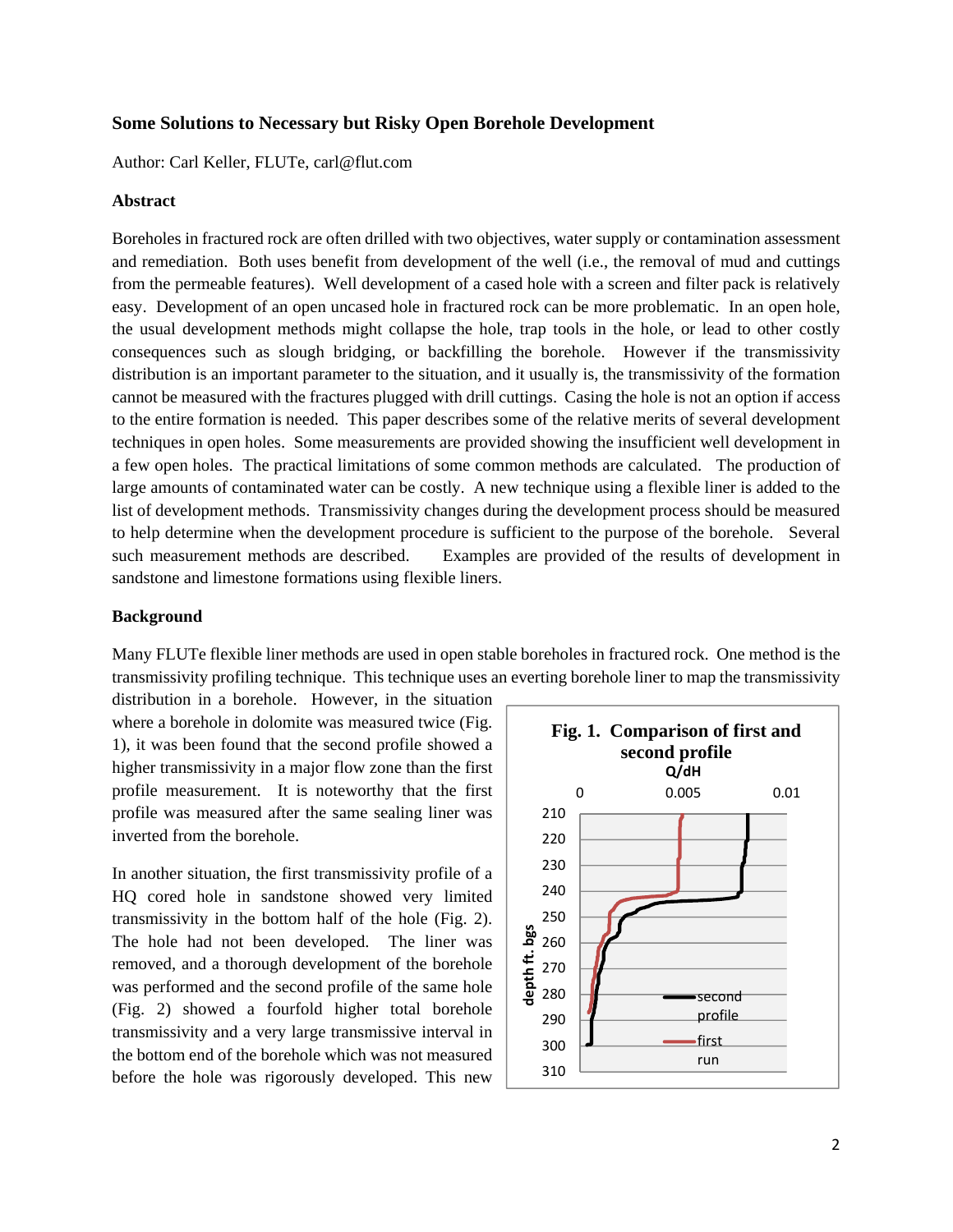transmissive interval was three times the total transmissivity of the original borehole. This is not surprising, but it does show the measurement of the difference.

In another situation, the transmissivity profile was performed, the liner then inverted from the hole, and packer testing was done. The packer testing showed a higher transmissivity than the liner profile in the bottom portion of the hole. This hole had an exceptionally high transmissivity in the upper portion of the hole. The probable cause was that simply pumping a borehole, as was done, with an interval of very high

transmissivity does not remove the cuttings from the rest of the borehole fractures because the drawdown is not sufficient.

In another situation, a cased well in limestone with several screens was developed by pumping the 3" well with a centrifugal pump moved so as to be positioned in each of three screened intervals. When the "development" was completed it was found that the casing had filled with 14 ft of sediment. A flexible liner was installed and then removed. The casing filled with an additional 50 ft of sediment. The sediment was removed with an air-lift pump. When the liner was reinstalled, it propagated to the bottom of the hole fourfold faster than the first installation past the second and third screens. The initial development was drawing largely from the top screen.

The accumulating evidence is that the liner removal by inversion from the borehole extracts cuttings from the fractures and the subsequent measurements show a higher transmissivity. It is well known that the drilling procedures tend to clog the fractures in the formation with drill cuttings and formation



fines. Therefore, the well must be "developed," as the process is called, for the removal of those cuttings from the fractures to obtain higher water production or to measure the natural transmissive paths in the formation. This need to develop a well is not new to drillers or hydrologists. So why is there evidence of insufficient development of open holes in fractured rock?

An open borehole in fractured rock has a special problem with the standard development procedures as compared to development of a screened well. The open uncased borehole in fractured rock may collapse or slough if one gets too violent in the development process. Devices such as surge blocks as described in Driscoll ("Groundwater and Wells"), and some of the other devices for forcing water into and out of the formation in order to remove the drill cuttings and mud, may destabilize the wall of an open unsupported borehole causing slough of the wall material which can cause several problems. The slough may trap the surge block or packers, if used. The slough material can also block the hole. Both are expensive situations to remedy. Unfortunately, the more violent the flow into and out of the fractures, the better they are cleared of cuttings. The more the fractures are free of cuttings, the better the transmissivity measured will match the unclogged fracture flow before the hole was drilled. That is the essence of the problem of developing an open hole in fractured rock.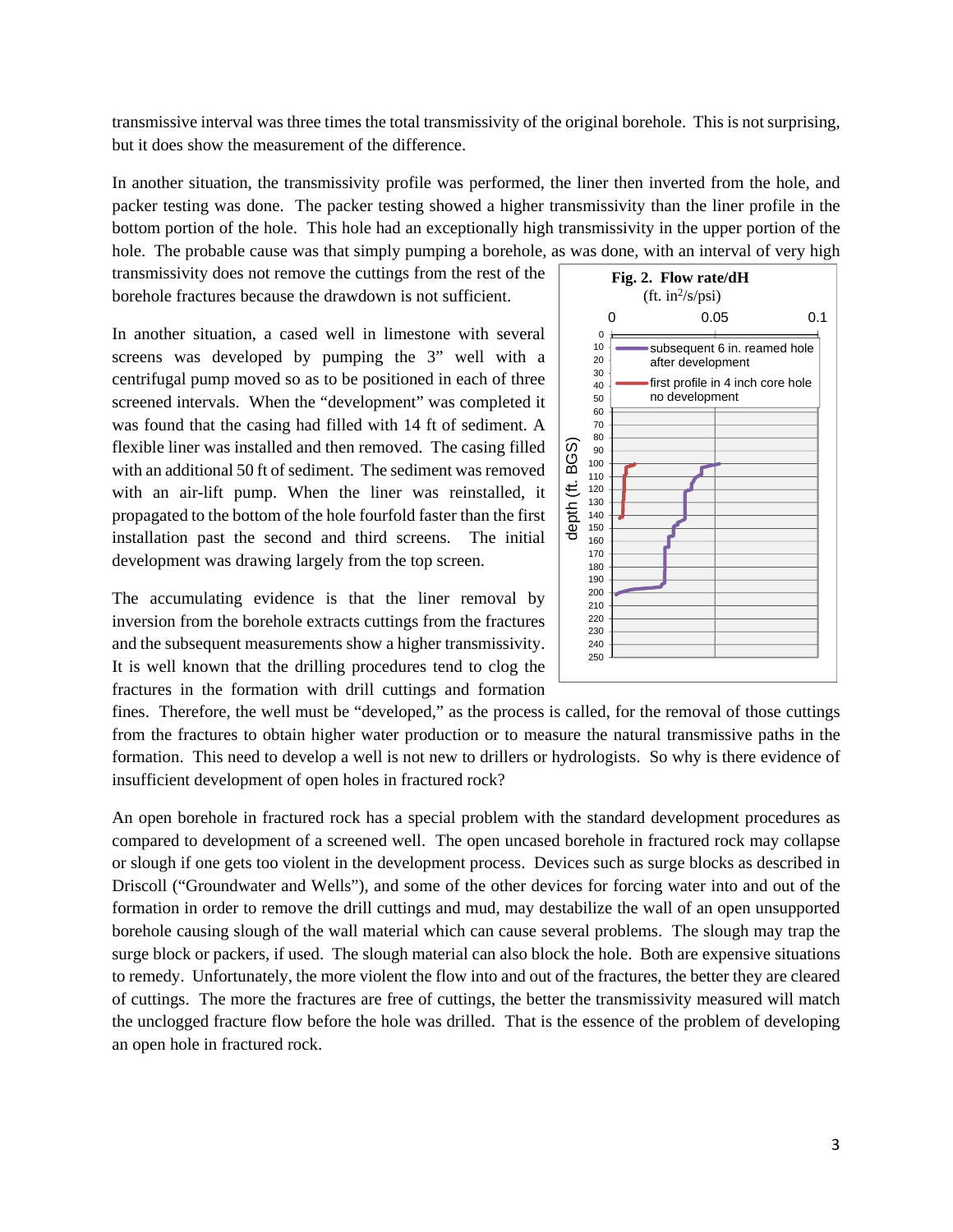#### **Possible development procedures for uncased holes**

Considering how the cuttings are forced into fractures and how they are best removed, it is desirable to develop an inward flow from the formation to the borehole. Since we are not dealing with granular materials like a filter pack or sediment, there may not be much advantage to reversing that flow, but unless it reinserts the cuttings, there is little harm in a radial outward flow followed by a strong inward flow. A problem observed by the author was that a well was being developed using a small pump  $\left(\sim 10 \text{ gal/min.}\right)$ which was lowered to different elevations in the hole. Unless the hole was of low transmissivity, such a procedure does not produce much drawdown and therefore little gradient in the fractures to carry the cuttings out of the fractures. Such a pumping procedure is drawing from the largest fractures only. It makes little difference where the pump is positioned. It seems essential to have a large drawdown and the associated steep gradient across the cuttings to remove them from the fractures. The drawdown should be larger than the head which drove the cuttings into place. The cuttings emplacement in the fractures occurs because the pressure in the borehole during the drilling process is greater than the formation pressure. That pressure difference may be highest for the deepest fractures suggesting that the deepest fractures would be the most tightly clogged. This seems to fit our limited experience described above (Fig. 2). Drilling methods which can create flow into the hole while drilling are therefore less likely to clog the fractures (e.g., the air rotary technique). The other extreme situation is when circulation is lost and all the cuttings are carried into the formation. This can occur even with air rotary drilling. All drill holes should be developed.

If a pump is to be used as the development device, the pump should be of a flow rate sufficient to develop a large drawdown of the water level in the borehole producing a strong inward flow to dislodge the cuttings. The obvious question is how does one know that the well is clean and the cuttings have been removed? That will be addressed later. Clearly, one can't see very deeply into the fractures, even with a borehole camera, so some measurement criteria are needed.

The advantage of a mechanical pump (e.g., a centrifugal pump) is that it can be easily lowered down the well. It makes little difference where the pump is located in the well because there is not a significant gradient in the open well. If the pump itself is a major obstruction in the well, it may be important as to where it is located. One is always drawing mainly from the largest unclogged fractures. A larger drawdown tends to force the cuttings from the smaller fractures. The obvious disadvantage of a pump is that it will produce contaminated water if it is a contaminated site. Disposal can be very expensive. Another disadvantage of the pump is that any cuttings produced from the fractures may be going through the pump which is often damaging of many kinds of pumps. Finally, if there are some very high flow zones in the hole, the pump capacity may not be sufficient to produce a useful drawdown.

A pumping system that is relatively immune to sand/cuttings ingestion is the air-lift pump. The air-lift pump is a nicely simple pumping system (see Driscoll). It does require a relatively large, high pressure, air flow if the pumping rates must be high. An air-lift pump also is sensitive to the geometry of the water table and well depth. Ideally, the air-lift pump also produces a lot of water. It is not practical to attempt an airlift pumping of an open hole without the use of a smaller diameter inductor pipe (see Driscoll). It is a major advantage that it is harder to entrap an air-lift inductor pipe than some other pumping devices. It is also very convenient that an air-lift pump can be lowered to the bottom of the hole to remove cuttings that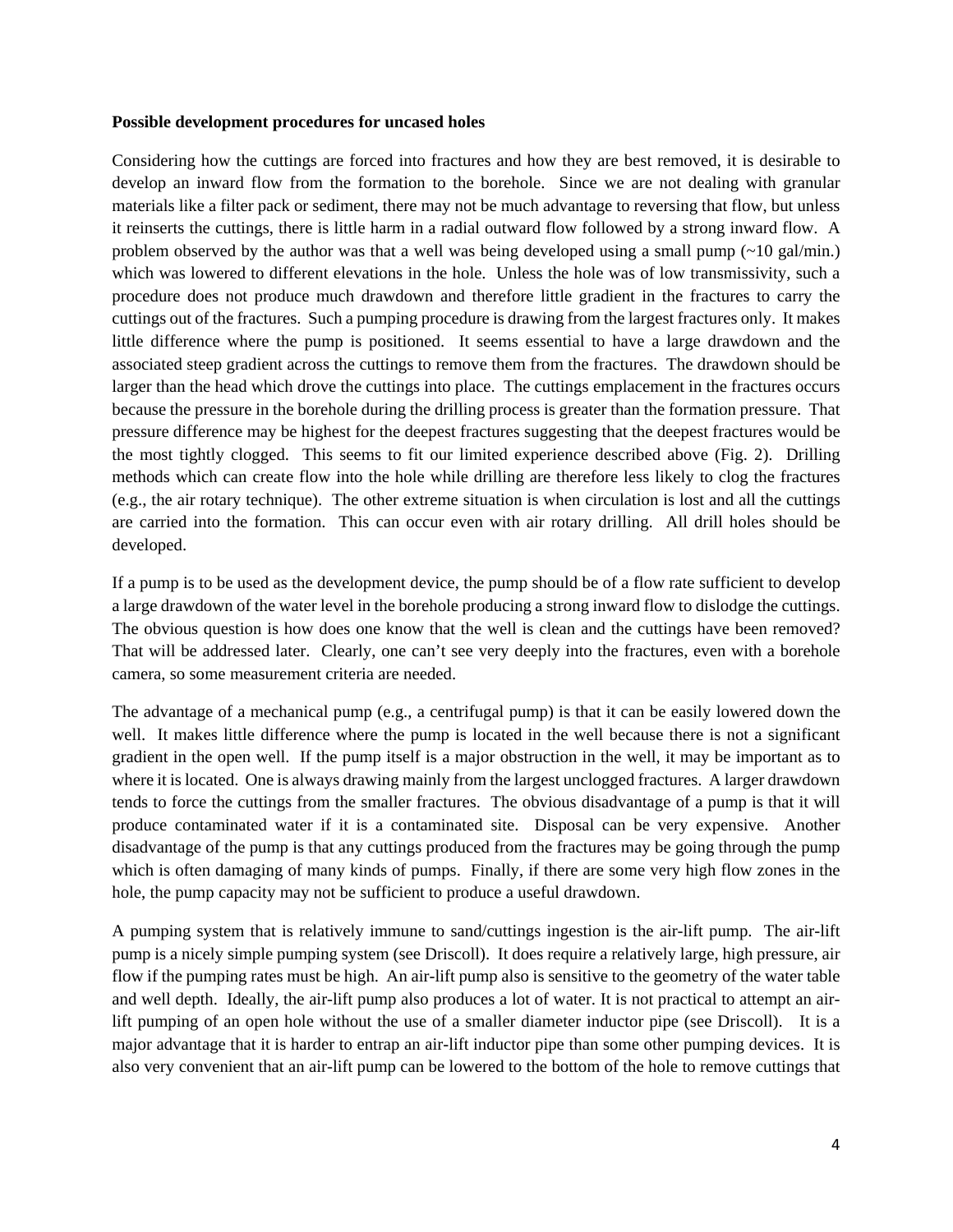were extracted from the formation and which have settled to the bottom of the hole. But an air-lift pump may require a drill rig to handle the pipe and a large compressor for sufficient air flow.

Simply pumping water from a well at a sufficiently high rate (possible rates will be discussed) is helpful to the development. The pump need not be installed very deep in the well (but below the drawdown level) so it is not so vulnerable to caving of the hole and entrapment. A packer can be used with a pump to isolate a section of the hole to allow a larger drawn down than if the entire transmissive hole is being pumped. This can avoid the problem of a single large flow zone frustrating a large drawdown on the smaller fractures. However, raising and lowering a packer in a borehole can aggravate slough of the borehole. Slough on top of the packer can entrap the packer. That could be expensive. Straddle packers can further reduce the interval of the hole being pumped for development, but with a greater risk of entrapment if the hole sloughs in the straddled interval.

So far, the criteria for the optimal well development method are: *large drawdown, high pumping rates, minimum equipment in the hole that can become entrapped, minimum production of investigation derived waste (IDW) and minimal mechanical contact with the borehole wall to aggravate slough of the wall material.* If significant sediment is being produced, it is very useful to be able remove the sediment from the bottom of the hole. Also, it is desirable that there be some measurement of the improvement in transmissivity to allow some judgment of a sufficient development effort. Pumping until clear water is produced is not a confirmation that all the fractures are clear of cuttings, because only the largest producing fractures may be clear.

#### **A new and different development method**

As described earlier, the problem of insufficient well development was brought to the attention of the author because the performance of a FLUTe transmissivity profile in a borehole a second time showed an increase in the borehole transmissivity. The performance of a second transmissivity profile required the removal of the flexible liner installed the first time. That removal procedure can develop a relatively large drawdown of the borehole head, especially at the bottom of the well. Figure 3 shows the geometry of an inverting liner as it is being removed from the borehole. The tension on the liner at the surface produces an upward force on the bottom end of the liner. That force produces a differential pressure across the bottom end of the liner causing a drop in the head beneath the liner. That





drop in head beneath the liner is reduced by flow from the formation into the borehole beneath the liner. However, maintaining a constant tension on the liner produces a constant drawdown beneath the liner despite the inflow from the formation. Mathematically, the tension on the liner is:  $T = \frac{1}{2} A \Delta P$ , where A is the area of the borehole and  $\Delta P$  is the pressure difference across the bottom end of the liner. The term  $\Delta P$ is the pressure difference between the water column head inside the liner and the head in the borehole. As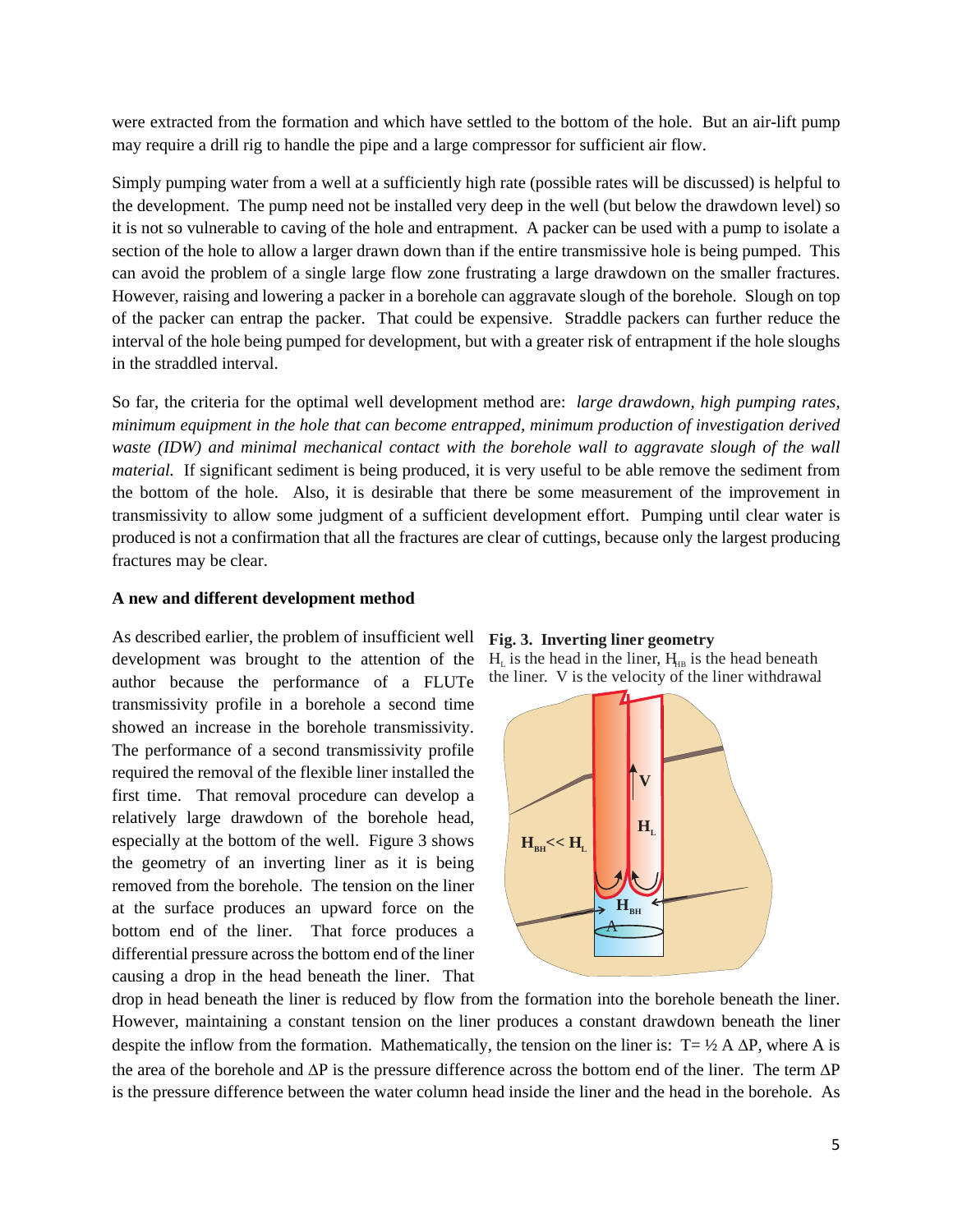the tension on the liner is increased, the head beneath the liner must decrease. The lower head beneath the liner is essentially the drawdown relative to the formation head. For a common tension of 300 lb applied to a liner in a 4"diameter hole, the drawdown would be about 50 psi or 115 ft. That is a very large drawdown compared to most pumped wells. In fact, increasing the tension may lead to cavitation and a vacuum beneath the liner. The practical limit is the differential pressure that the particular liner strength allows.

The development of a large drawdown beneath the liner is common near the bottom of the hole where the open borehole transmissivity does not allow a rapid inflow of water. As the liner inversion uncovers more transmissive intervals in the borehole, the inflow increases and the draw down is reduced for a fixed rate of inversion. The rate of inversion can be increased to the limit of the method for the liner removal. The hand-cranked winch method is operator dependent. For the linear capstan, designed and built by FLUTe, shown in Fig. 4, the rate of liner removal is controlled by a variable speed motor. The linear capstan also measures the tension on the liner and the speed can be controlled to maintain a relatively high and constant tension to allow a desired drawdown beneath the liner.

The obvious effect of the liner inversion is to apply an abrupt and very steep gradient to each fracture as it is uncovered by the liner. The fact that the head difference is applied abruptly is useful since the instantaneous gradient is much more steep than the later steady state gradient. The useful features of the method are the large drawdown and steep gradient which are very well suited to pull the cuttings and mud from each fracture as it is uncovered by the inversion process.

There is another feature of this liner method of borehole development that meets the criteria for a preferred development technique. That is that the process is gentle and supportive of the hole wall with no chance of entrapment. It is important that with hundreds of liner installations and removals, none has been entrapped by slough of the hole wall. As the liner is emplaced, it does not touch the borehole wall until it is supporting the hole wall. As the liner is being removed, when the liner support of the wall is removed, there is no liner below the potential slough to be entrapped. Only rarely have holes sloughed after the liner was removed. Even more rarely have the holes bridged due to slough after the liner removal. However, it has occurred.

Another very attractive feature of the inverting liner method of borehole development is that all the contaminated water produced from the formation beneath the liner remains in the borehole. In fact, the

same amount of water is drawn from the same fractures as was injected into the formation during the liner installation. The water removed from the liner is the potable water added during the liner installation and the water may be replaced inside the liner since it is often installed again to reseal the borehole. If the liner water is not to be used to reinstall the liner, the water should be tested for contamination since, over the long term, chlorinated solvents will diffuse into the liner water.

Finally, the measurement of the success, or failure, of the development procedure is not often considered. For a water well, any higher transmissivity is better. However, for a borehole measurement of the formation



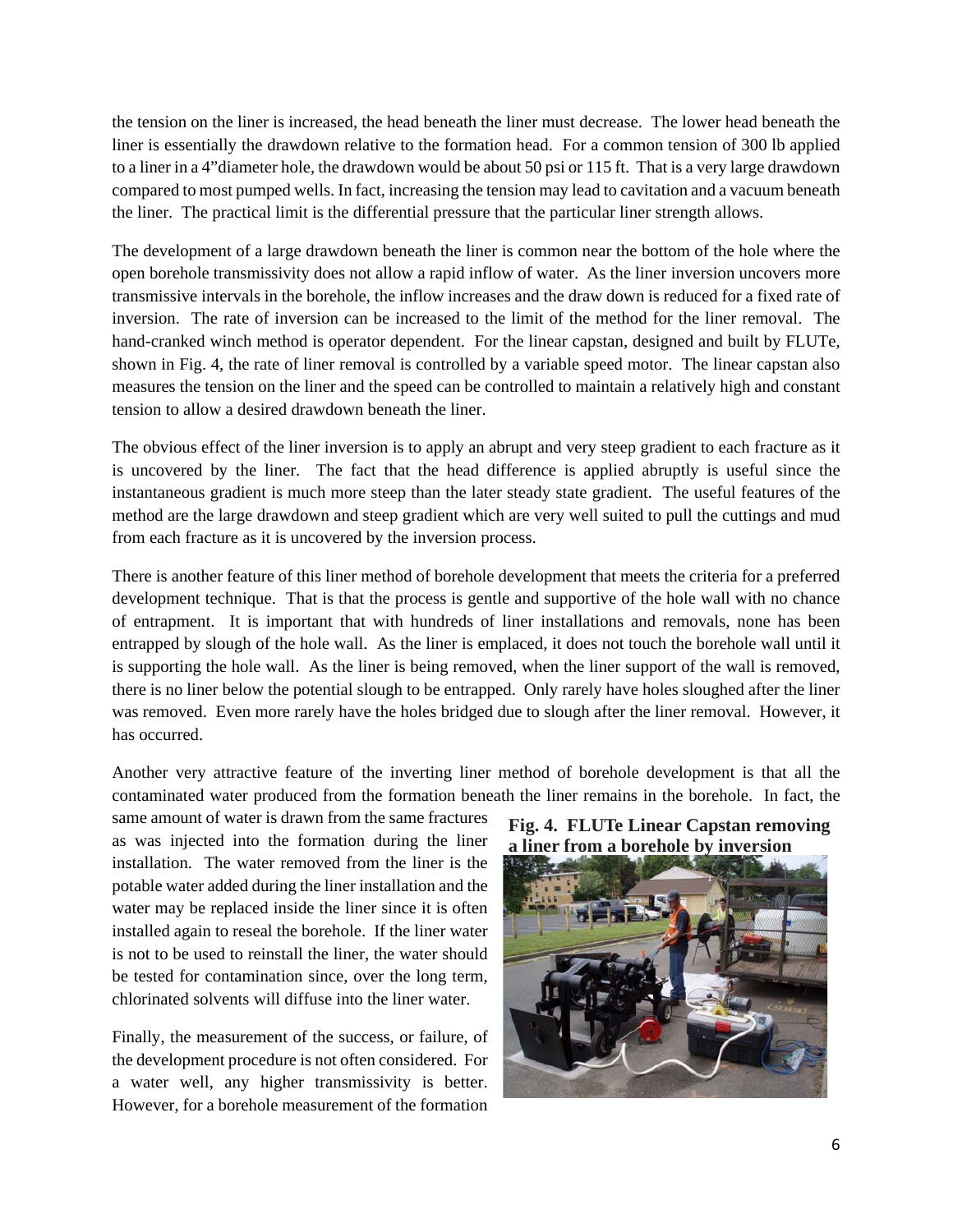transmissivity, it is best if all the permeability is restored, but there is no obvious measurement which will certify that all fractures have been cleared of drill cuttings. It is still true that a higher transmissivity is better. I would suggest a measurement of the total transmissivity of the borehole after each development episode to quantify the improvement. Furthermore, a measurement of the transmissivity after each of several development episodes provides a means of judging when the development has reached a practical limit. Ideally, subsequent measurements would show diminishing improvement with each episode and give an indication of when the increase is no longer of practical importance. I don't know to what extent that is commonly done.

A simple measure of the borehole transmissivity is to pump at a measured rate and to then measure the drawdown of the water level in the borehole. If the transmissivity increased, the drawdown will be less. Another method uses the FLUTe everting liner to perform a measurement of the entire borehole transmissivity by measuring the initial descent rate with a constant driving head. In the examples provided, a 3-4 fold increase is easy to measure. A more complete borehole transmissivity profile will show the location and amount of change in transmissivity throughout the borehole.

In many situations the liner is installed immediately after the hole is drilled, and developed, in order to prevent cross connection. Later the liner is withdrawn and reinstalled for a transmissivity profile. The sealing liner withdrawal can be very useful for enhanced development of the borehole prior to the transmissivity profile.

# **Rates of pumping practical with the several methods**

In order to develop an open well, the water level in the well must be drawn down significantly to develop a good gradient in the fractures in order to move the cuttings out of the fractures. In wells of low transmissivity, that may not require a high rate of flow. However in some wells one must develop a very high flow rate. Driscoll says that flow rates of 30-80 gal/min are reasonable with a 2-3 inch inductor pipe for air-lift pumping. The actual flow rate depends on the depth of submergence of the pipe and the air flow rate that can be developed.

A 3 inch submersible pump can usually exceed 15 gal/min. This is much less than can be done with an airlift pump. The pump hose diameter and length can be the limiting factors for the flow rate for a submersible pump. The drawdown at any flow rate is entirely dependent upon the total borehole transmissivity. A very large flow path anywhere in the borehole will limit the drawdown possible for clearing of the smaller fractures with a pump.

The inverting liner will develop a drawdown depending upon the tension applied to the liner. Near the bottom of the hole, the transmissivity of the open hole beneath the liner may not be very high allowing a large draw down. However, as more of the hole is uncovered, the inflow rate increases. The limiting factor is how fast the liner can be pulled from the hole to maintain a large drawdown as more flow zones are uncovered. The current linear capstan has a speed limit of  $\sim$ 34 ft/min. In a 6 inch hole, that leads to an inflow rate of 25 gal./min. with a maximum tension limit of 650 lb and an associated drawdown of 100 ft. Generally, the drawdown beneath a flexible liner should not exceed about 50 ft before there is a risk of damage to the liner. The control of the liner removal rate controls the drawdown applied. The tension is monitored electronically with the linear capstan. The time to install, remove and to reinstall a liner is usually less than one day. However, that is seldom done.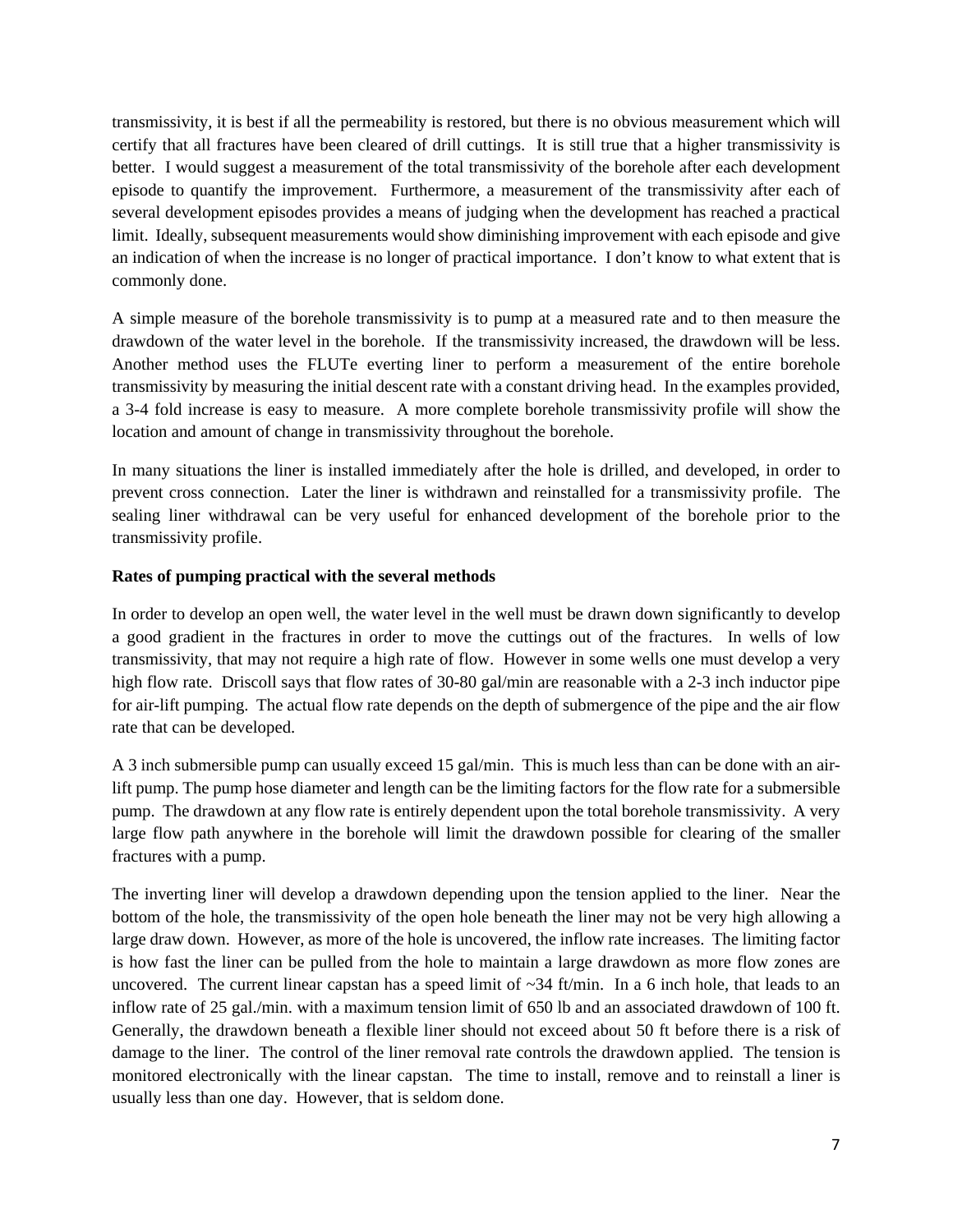It is interesting to note that normal well development for water production wells does not need to emphasize the development procedure. If the well has a low production rate, the drawdown will be large and the development may be relatively complete. If the well has a high flow rate, the development of all the flow paths is not needed. But for a remediation investigation, all flow paths are usually of interest.

# **Conclusion**

It is common knowledge that boreholes need to be well developed for hydrologic studies. However, the FLUTe transmissivity profiling method has shown that some boreholes are not adequately cleared of drill cuttings when common development methods were used. The probable reasons that some boreholes in fractured rock are not well developed is that the process is time consuming, difficult for high flow holes, requires costly disposal of IDW, and is a possible hazard to the borehole stability. A development procedure is usually performed. The degree of success is not easy to measure.

Because the traditional development procedures provide some risk of destabilizing the borehole, some methods, such as a surge plug, may best be avoided. If the hole sloughs during the development procedure, it may entrap the development device or cause the hole to bridge. So the development procedure must be as gentle as possible in order to reduce the risk of slough of the borehole wall.

Some development devices such as high flow mechanical pumps and air-lift pumps are well suited to development of open boreholes in most circumstances. The pumping rate must be high for very transmissive formations in order to develop a sufficient drawdown. Unfortunately, that can then produce very large volumes of investigation derived waste (IDW) which may be expensive to treat. A straight air-lift inductor pipe with no moving parts makes it attractive for pumping large volumes of water with sand and gravel and with less risk of entrapment, but only if the water table and hole depths are compatible with the method. However, there are situations when pumping methods will not adequately remove the cuttings from the fractures.

The inverting liner method of development is not so useful for a borehole with a very transmissive feature at the bottom of the hole. The high flow feature at the bottom of the borehole will limit the drawdown that can be obtained by liner inversion. However, that is not often the situation. A highly transmissive fracture, or solution channel, anywhere in the borehole also reduces the utility of traditional pumping of the open hole. The proper use of packers is helpful in that situation.

Fortunately, the inversion of a FLUTe liner is a development method with characteristics that usually satisfying the criteria listed above: "large drawdown, high pumping rates, minimum equipment in the hole that can become entrapped, minimum production of IDW, and minimal mechanical contact with the hole wall to aggravate slough of the wall material." It is also useful that the installation of the flexible liner provides a direct measure of the borehole transmissivity which can be done each time the liner is installed and removed to determine the development effect on the transmissivity distribution. Sometimes, the liner can be installed and removed several times in one day with a transmissivity profile obtained from each installation.